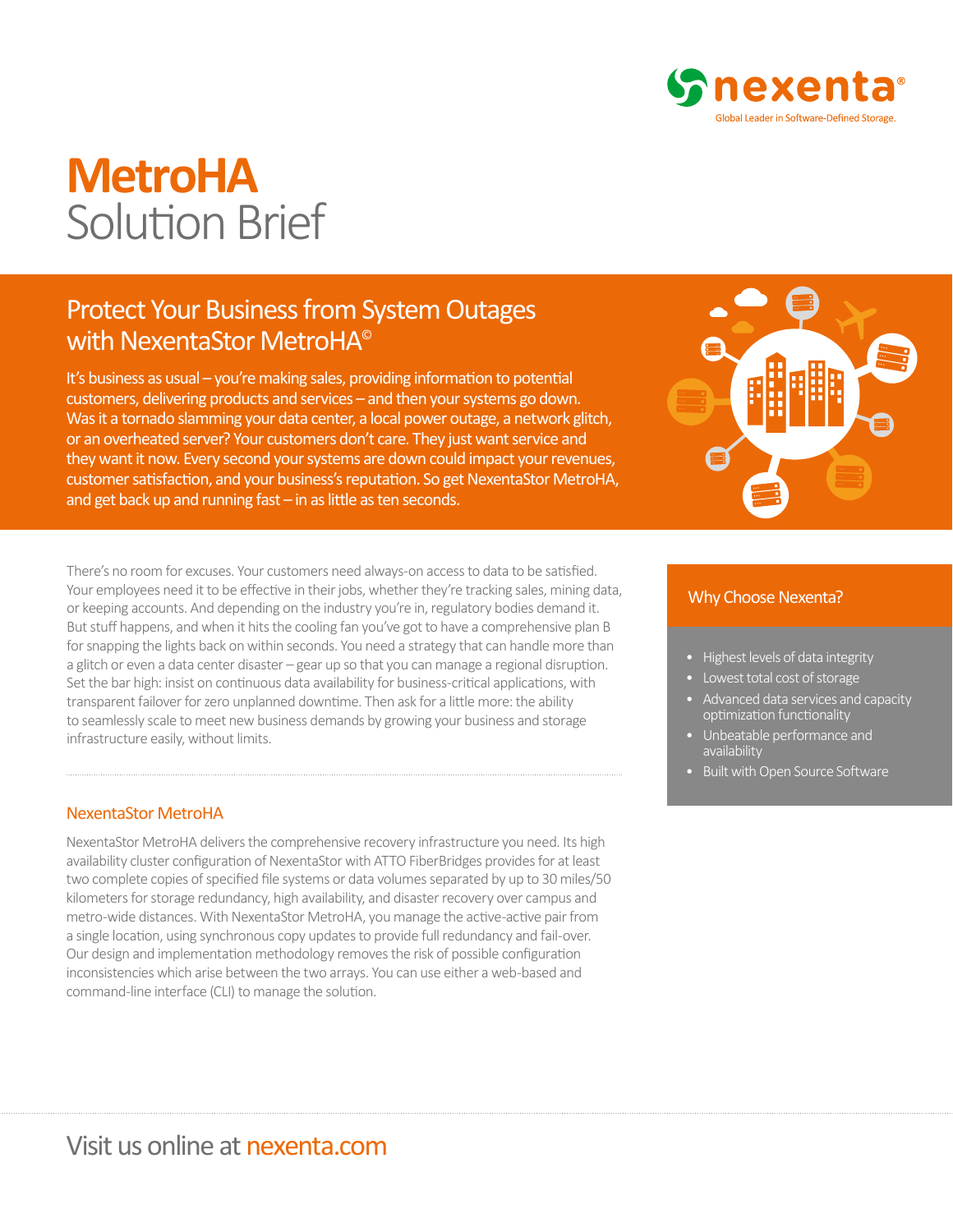# **MetroHA**

# Solution Benefits

**Low TCO:** Like other Nexenta products, NexentaStor MetroHA is Open Source-driven Software-Defined Storage, so you're free to run it on whatever industry-standard x86 server hardware is most cost effective for your business, free from vendor lock-in. Because NexentaStor MetroHA is a true clustered storage solution, you manage the active-active pair from a single location, which simplifies administration, configuration, and maintenance for the primary and secondary site – and further reduces overhead and cost.

**24 x 7 availability:** Most organizations need immediate access to their data 24x7, even when a disaster occurs. Because NexentaStor MetroHA stores mirrored data at multiple sites, your organization can keep accessing the data needed by real-time mission critical applications regardless of whether there's a drive failure, a head node failure, a data center failure, or even a regional disruption.

NexentaStor MetroHA synchronously distributes data across multiple sites within metropolitan distances and presents it to the storage controller heads for both activeactive and active-passive unified storage presentation. In the event of a total site disruption, NexentaStor MetroHA restores data services at the secondary location or remote site within seconds.

**High performance and resilience:** Many organizations are finding it harder to access their data quickly even under everyday conditions. NexentaStor MetroHA can improve everyday access as well as provide seamless service in the event of a systems failure.

NexentaStor MetroHA provides a synchronous storage solution that stores data at two sites, separated by up to 30 miles/50 kilometers. Configurations contain at least two complete copies of specified file systems or data volumes, synchronously updated to the storage arrays, true ZFS mirroring (instead of replication), and end-to-end data integrity for both optimal uptime and maximum data integrity when transferred over the WAN.

For maximum performance, NexentaStor MetroHA leverages back end fiber channel connectivity in conjunction with the ATTO FiberBridges and hybrid storage pools, which use the system memory of the head nodes as well as solid state drives to speed up reads and writes for all data that is shared across the environment. This accelerates the everyday performance of standard rotational hard disk drives resulting in a faster solution with a smaller data center footprint than other storage solutions on the market today.

### Start Now to Make Sure Your Data Is Always Available

Contact Nexenta for more information on NexentaStor MetroHA. Our professional services teams are ready to help your organization protect its data even more effectively by simplifying the design, deployment, and maintenance of high availability solutions – for the data center, campus, or metropolitan area.

### Nexenta Solutions Provide:

- Scalable, synchronous storage for two sites up to 30 mi (50 km) apart
- Great flexibility and advanced features including unlimited snapshots
- On-demand capacity expansion, data protection, and ease of management
- No vendor lock-in choose the right hardware for each project
- Excellent overall I/O per watt for an even greener solution